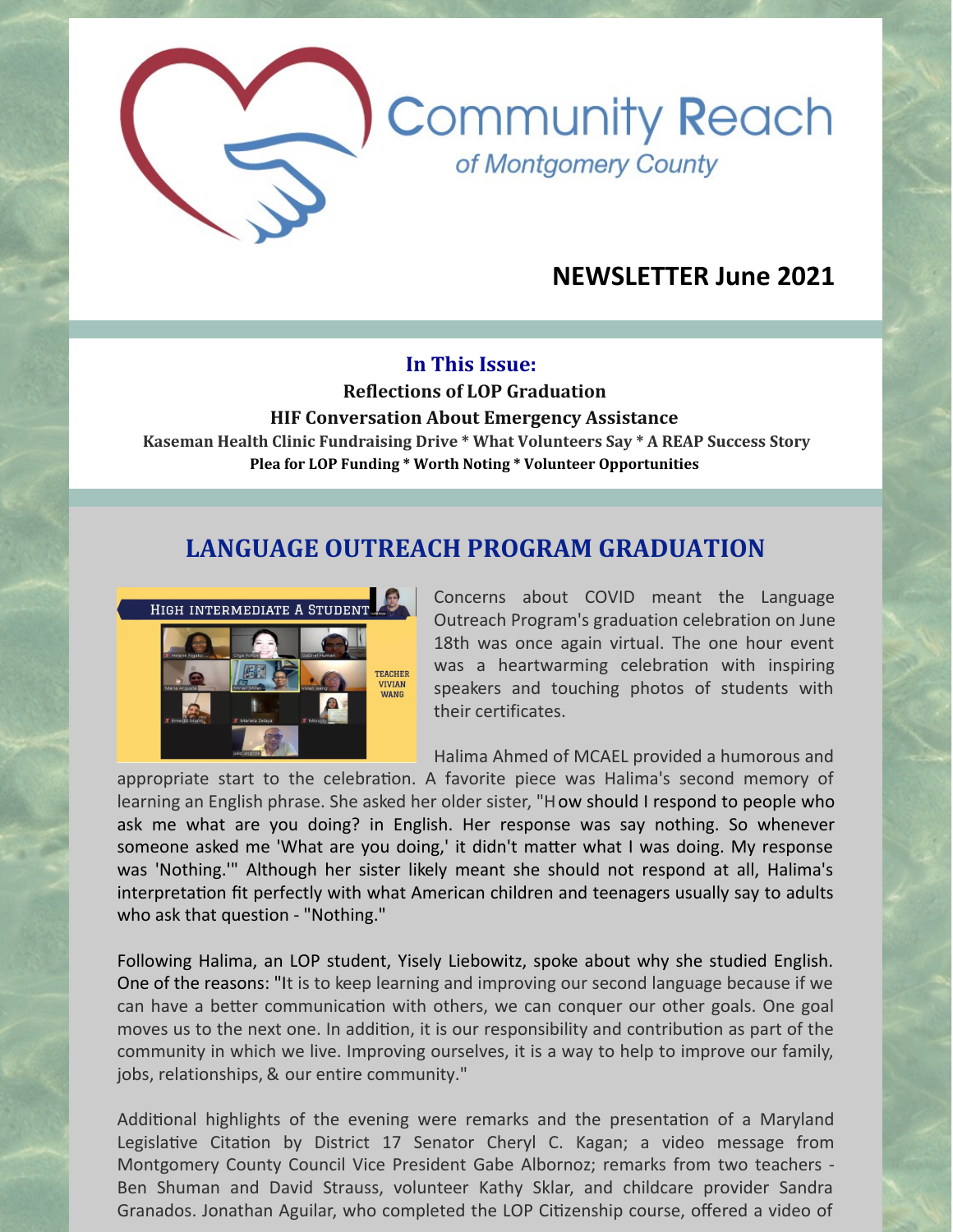what his successful application for U.S. Citizenship means to him.

An annual occurrence is the nomination of a student from each class who has shown the most improvement. One of these students is chosen to receive the Moore-Solorzano Family Award. This year's winner was Manuel Zalaya. For the second year, a donation was given in honor of Kathy Sklar to help Citizenship students cover the costs of application to become a U.S. Naturalized Citizen.

The most important part of the evening was the recognition and congratulatory remarks for the 125 students from Beginning A through Advanced ESOL who received certificates of completion.

LOP's summer classes begin Monday, July 5th. To find out more about classes being offered, LOP in general, or to support these classes through a financial donation, please see the LOP **webpage**.

Thank you for your<br>continued support!

Consider supporting LOP through a monetary donation, volunteer services or in-kind donation. www.cmrocks.org/lop







**City of Rockville** Montgomery Coalition for Adult English Literacy **Millian Memorial United Methodist Church Rockville United Church** 

Thank you to our graduation sponsors

Parchment Sponsor - Tom and Bobbie Wolf Gown Sponsor - Melissa McKenna **Hood Sponsor - Agnes Saenz** Tassel Sponsor - Andrea Shandell

# **CONVERSATION WITH HEALTHCARE INITIATIVE FOUNDATION - SILVER LININGS**

On June 22nd, Rockville Emergency Assistance Program Director Odeth Berlin was invited to join an important conversation about what future Financial Emergency Assistance should look like. The conversation, open to the public, was organized by the Healthcare Initiative Foundation (HIF). Panelists included HIF Executive Director Crystal Carr Townsend, Greater Washington Community Foundation (Montgomery



County) Executive Director Anna Hargrave, and Dr. Steven Woolf of Virginia Commonwealth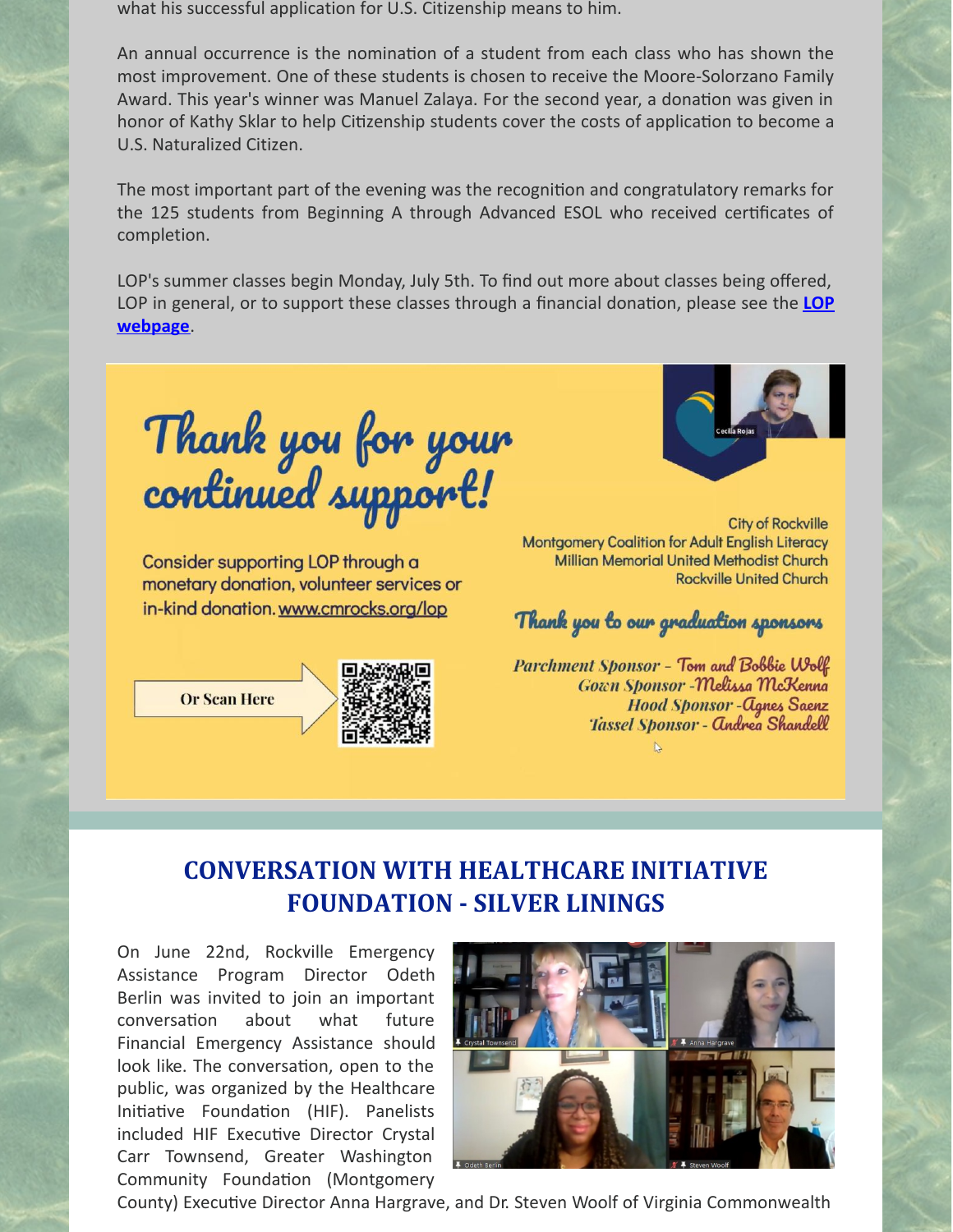University.

Dr. Woolf began the flow of ideas with a presentation of redlining in Montgomery County and how those policies from decades ago still has bearing on the wealth disparities between many White neighbors versus our Black and Brown community. Anna Hargrave and Crystal Townsend discussed how foundations and philanthropists are rethinking how to best support those in need to break the cycle of financial insecurity in families. Crystal asked panelists "How can we move this from Emergency Assistance...to building self sufficiency?" Odeth provided the perspective of an organization that is working directly with those in need, and witnesses both their actual needs and the roadblocks that make it hard to move to self sufficiency. She explained "A lot of compound issues get you to emergency assistance, so if we flip that to say, hey, instead of helping you while you are going down into these uncharted waters and help to lift you back, how about we stabilize you so you know at this point you are able to budget because you know these are your resources. We will be able to give direct assistance so you know those monies are coming in...because only you really know what your family needs."

HIF and the Community Foundation have seen programs across the country that offer funds to low income families so those families have the resources to make their own choices about the best route to their economic stability. Families decide whether funds are used to purchase more reliable transportation, pay for education, purchase a home, or simply help them look like people who are capable of working a job that pays more than minimum wage. Both organizations would like to provide funds so families make the choices about what works best for them.

Many funders feel giving money without requirements attached will encourage recipients to do something frivolous at the expense of keeping a roof over their heads. Odeth's response to these concerns is there are few people whose top concern is not about having a safe place to live. The amount of dollars provided through direct cash assistance programs is not enough for a family to choose between a fancy vacation and a place to live. "Folks want to be able to wake up, take a shower, go to their jobs, and take care of their family...If we are a community that uplifts folks...then we should have some of these direct services."

Direct cash assistance has been shown to work for the vast majority of enrolled families. Making it difficult for neighbors to get help until their situation becomes critical (i.e. an eviction notice is given), and telling families what expenses can be covered with assistance, makes those in need feel judged and found wanting, and does not give them the opportunity to help their families the way that works best for them individually. HIF asks us all to imagine what direct cash assistance programs could look like in the future and how this way of tackling issues of economic security could have a better outcome for both the current generation and the ones that follow.

See the full conversation **[here](https://www.youtube.com/watch?v=vzHKQzuVd20)**. See Odeth's conversation with Jessica Fuchs of HIF that led up to the conversation **[here](https://www.youtube.com/watch?v=FUzkYK1XrwU)**. More about **[Healthcare](https://hifmc.org/) Initiative Foundation** and **Greater Washington Community Foundation**. More information about the **work of Dr. [Woolf](https://tiih.org/who/people/scholars-and-fellows/steven-woolf/)**.

#### **FISCAL YEAR END CAMPAIGN TO SUPPORT KASEMAN HEALTH CLINIC**



If you are reading this, you are probably passionate about helping the most vulnerable in our community gain access to quality healthcare. This is our passion as well!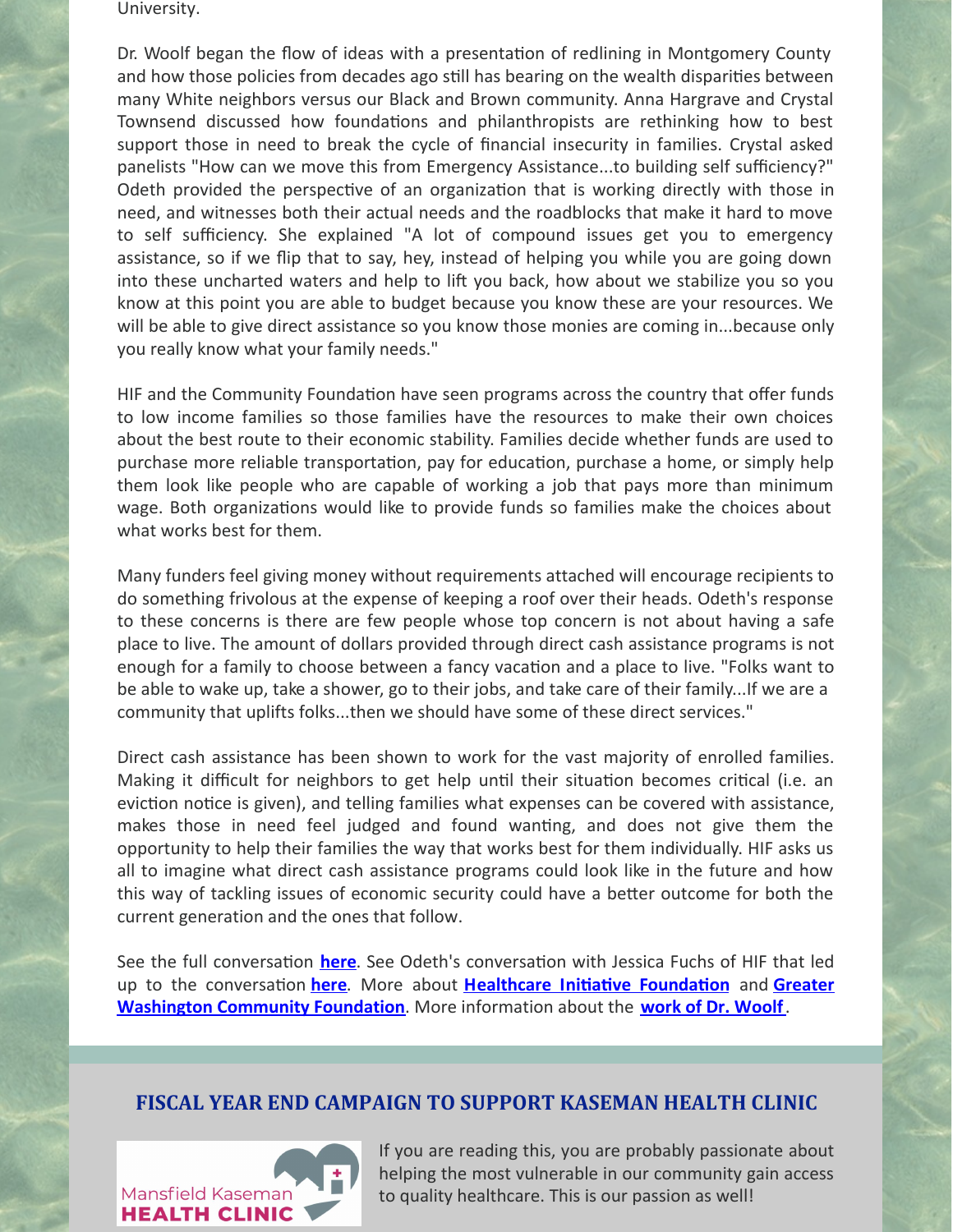These past fifteen months have pointed out how our neighbor's health not only affects their own quality of life – it can affect each of us as well as the whole community. COVID illustrated this fact as it spread indiscriminately. Although all of us were at risk, those with underlying medical conditions, especially conditions that were not well controlled, were at higher risk of a poor outcome from COVID. The longer COVID remained active in one's body, the more likely many others would be infected. The point – more healthy individuals does not only mean a better quality of life for those we help; it means a better quality of life for us all.

At the Kaseman Health Clinic, we provide Montgomery County residents with the highest quality health care in a dignified, respectful setting at an affordable, low cost. In addition to treating one-time health issues, we can diagnose, treat and educate patients with chronic illness. Delivering this care requires expensive medical equipment, laboratory tests, highly trained staff, and more. Costs are substantial. However, the return on investment is great  $$ a more productive workforce, fewer hospital emergency room visits, lower health costs for all as fewer need treatment for poorly controlled chronic illness. When we are able to provide regular medical care, our whole community benefits. One small investment leads to big returns.

As we (hopefully) begin to see the end of this pandemic, we ask you to donate to the Kaseman Health Clinic so we may continue to offer compassionate, culturally appropriate, high quality care to hundreds of medically underserved Montgomery County residents. By keeping our community healthy, we potentially lessen the impact of future pandemics, and we increase the quality of life for all of us.

If you want to learn more about our clinic, please visit **[www.CMRocks.org/mkhc](https://www.cmrocks.org/mkhc)**, or contact Executive Director Agnes Saenz at 301-917-6806, **[ASaenz@CMRocks.org](mailto:ASaenz@CMRocks.org)**. You can donate through our website – please choose "use this donation for" and mark "Mansfield Kaseman Health Clinic." Checks can be made payable to Mansfield Kaseman Health Clinic and mailed to Community Reach of Montgomery County, 1010 Grandin Avenue #A1, Rockville, MD 20851.

Thank you for considering the request to help Kaseman Health Clinic serve our community. Thank you for sharing our passion!

### **VOLUNTEER STOR(IES)**

Have you considered volunteering, but wondered what you would get out of it? Here are some Google Reviews about volunteering with our Kaseman Health Clinic:



[Matt](https://www.google.com/maps/contrib/113737285585810618270?hl=en-US&sa=X&ved=2ahUKEwimk7DbjbHxAhXZF1kFHQrRBU4QvvQBegQIARAf) 1 [review](https://www.google.com/maps/contrib/113737285585810618270?hl=en-US&sa=X&ved=2ahUKEwimk7DbjbHxAhXZF1kFHQrRBU4QvvQBegQIARAj) 2 weeks ago - I started worked at the clinic as a volunteer last year. The staff are so incredibly warm and friendly. They are so appreciative to have volunteers so they really just shower you with

opportunities to do and see things. I was a covid tester, helped at the vaccination clinics, and am now going to start working as an interpreter, helping physicians and nurses communicate with patients. The experience is unparalleled, but I'm really just so happy to be here because the kindness of the staff is kind of contagious. I would definitely recommend volunteering here, and would be happy to be here as a patient too.

[Jordyn](https://www.google.com/maps/contrib/116510481532092426125?hl=en-US&sa=X&ved=2ahUKEwimk7DbjbHxAhXZF1kFHQrRBU4QvvQBegQIARA4) G 1 [review](https://www.google.com/maps/contrib/116510481532092426125?hl=en-US&sa=X&ved=2ahUKEwimk7DbjbHxAhXZF1kFHQrRBU4QvvQBegQIARA8) 2 weeks ago - I volunteer here ~2x/week, and the experience has been great. I help with administrative things like filing, as well as calling patients. It's really enjoyable, and I've learned a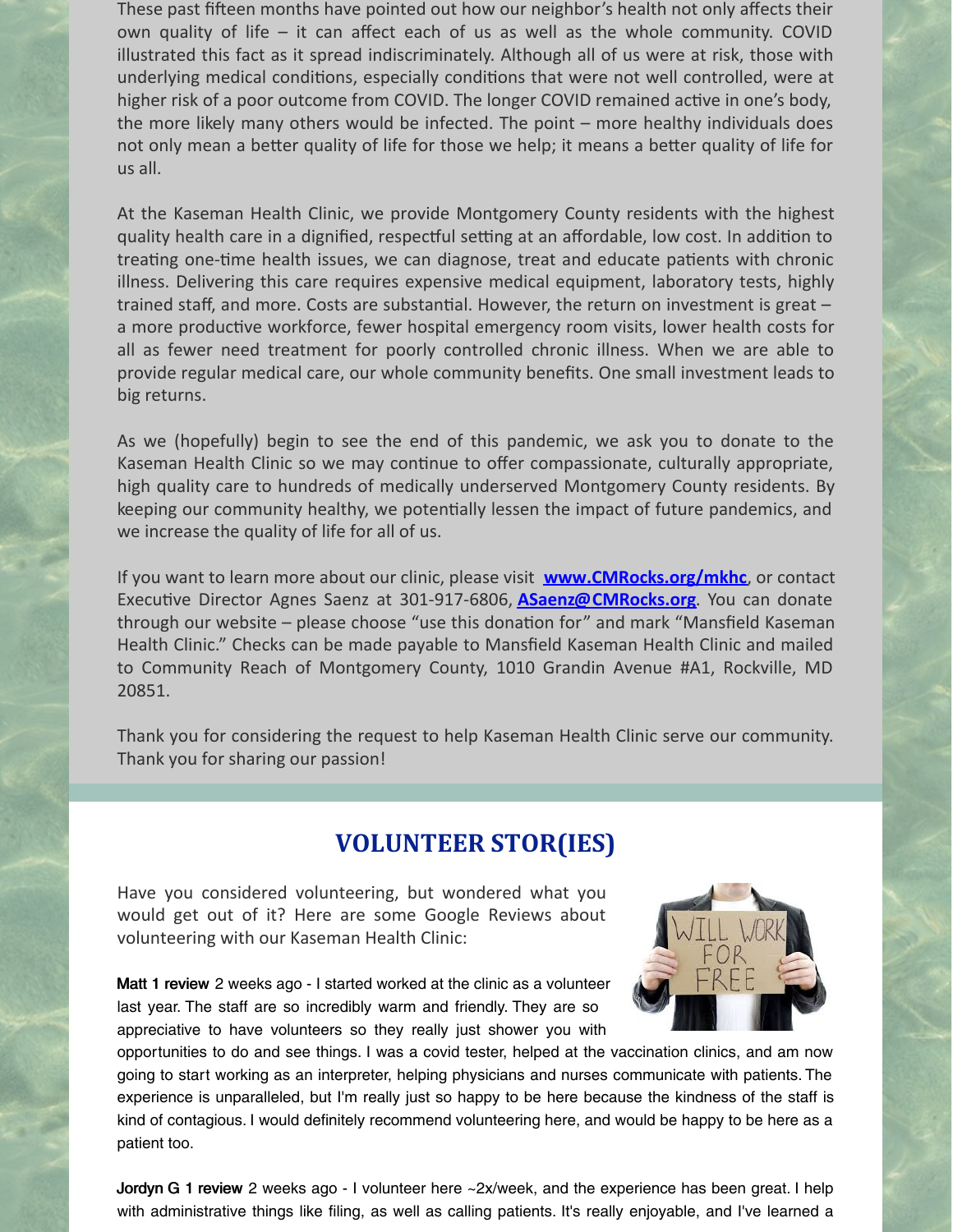ton about patient interactions and communication skills. The staff are incredibly friendly and helpful. I would definitely recommend this volunteer experience to anyone interested!

Jorge [Murillo](https://www.google.com/maps/contrib/101526978455605083992?hl=en-US&sa=X&ved=2ahUKEwimk7DbjbHxAhXZF1kFHQrRBU4QvvQBegQIARAs) 3 [reviews](https://www.google.com/maps/contrib/101526978455605083992?hl=en-US&sa=X&ved=2ahUKEwimk7DbjbHxAhXZF1kFHQrRBU4QvvQBegQIARAw) 4 months ago - I volunteered at the Kaseman Clinic for a few months as a Spanish interpreter and I can only speak to my experience there as a volunteer (not a patient). I enjoyed the experience very much and I got more out of it than I expected to. I was able to interpret for patient and clinician which was great for two reasons. First, I was able to bridge the linguistic and cultural gap between them, so that their interaction could flow smoothly. Second, I was able to see what it's like for a clinician to see a patient, hear them out, and treat them with compassion. This was helpful since I want to be a physician in the future. I was also able to learn about how the entire clinic functions. The clinicians, nurses, and administrators were all very helpful and accommodating to me which I appreciated. My experience at Kaseman helped solidify my goal of being a physician and also made me interested in community health!

**Learn more about volunteer opportunities with Reach [HERE](https://www.cmrocks.org/copy-of-volunteer).**

# **SUCCESS FOR ROCKVILLE EMERGENCY ASSISTANCE PROGRAM**



Ms. J raises three children alone (ages 10, 14 and 17). She lost her income when the business where she worked closed because of COVID. After several months, she was facing eviction and didn't know where to turn for help. She was afraid of losing her apartment and becoming homeless with her children when resources at the County Courthouse sent her to REAP. REAP was able to pay two months of the rent she owed, and intake coordinators

helped Ms. J connect with current county and local resources for the balance. REAP also connected the family with resources for food, a childcare subsidy, energy assistance, and with child support enforcement.

Since Ms. J no longer has to spend hours each day dealing with the immediate emergencies of keeping her family housed and fed, she has had the time and energy to apply for new work opportunities. She now has several employment interviews on her calendar.

Find out more about **[REAP](https://www.cmrocks.org/reap)** here.

### **A REQUEST FROM AN LOP TEACHER**

How can I describe what Reach's Language Outreach Program (LOP) means to me? I have been teaching in the program for over seven years. Here are some brief Q and A reasons I do it:

- Does it give me **more satisfaction** than I had dreamed would happen after I retired nearly nine years ago?---Yes.
- Does it help immigrants **yearning to learn the language** of their adopted home?— Yes.
- Has it **adapted** to the requirements of the pandemic extremely well?—Yes.
- Am I thrilled to meet so many wonderful and **hardworking people** in my classes?— Yes
- Do my students **teach me things** that I need to know about myself and about their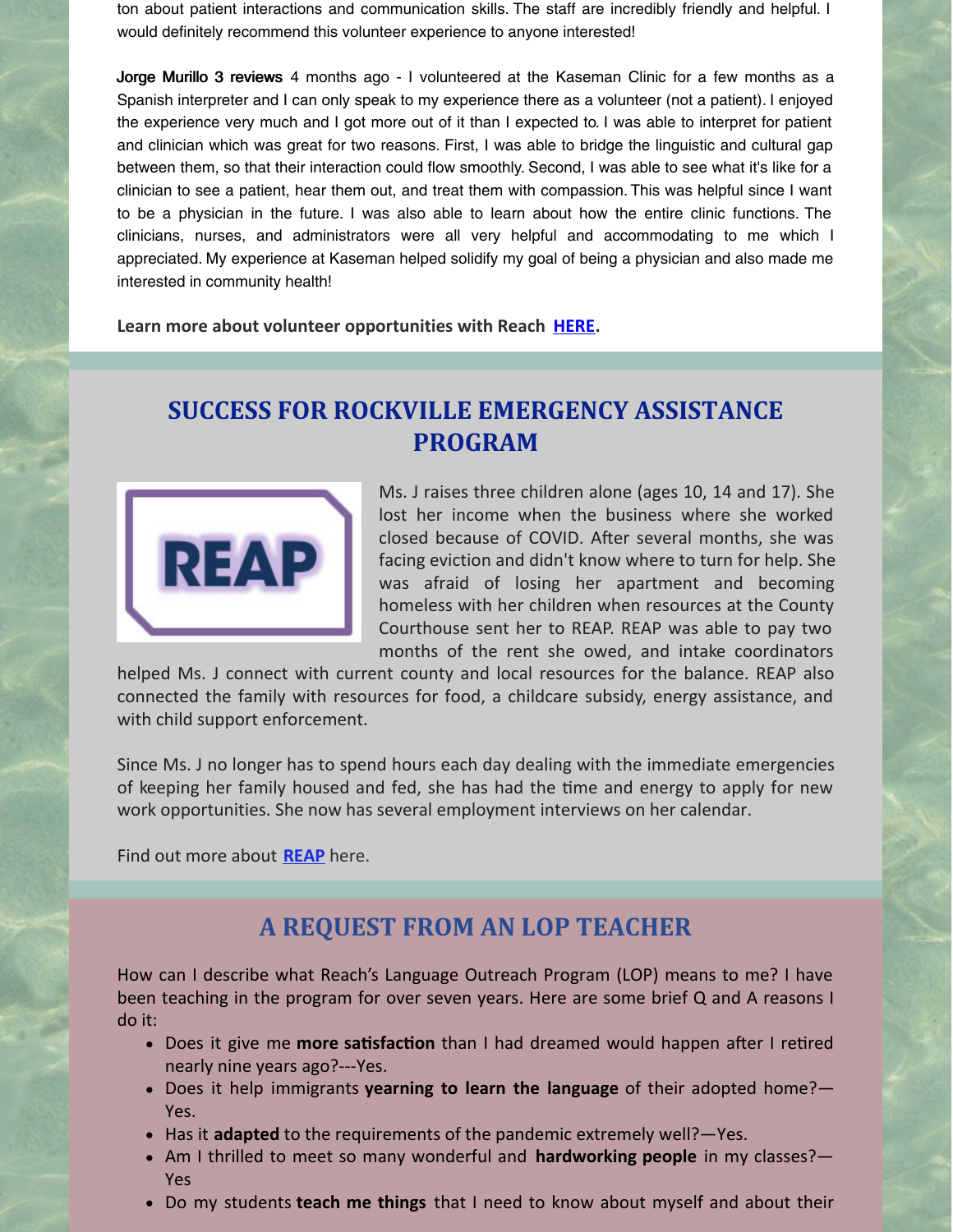- struggles?—Yes.
- Is it a **great feeling** to help people who aspire to navigate their new American home better?—Yes.

Working with immigrants in this program is one of the finest activities I have ever participated in during my adult life. I can't imagine what I would do if I weren't beginning again with a new class this coming September 2021.

These are just some of the reasons I am concerned that the LOP budget contains a much reduced grant from the City of Rockville, leaving the program with a \$30,000 gap which must be filled.

My wife, Lynn, and I have decided to contribute \$500 to help reduce this gap. It may not do much, but if everyone reading this also contributed something to the program, maybe that gap can be reduced to zero.

Let's give it a try!

~ David Strauss, LOP Advanced ESOL Teacher

To make a donation to directly decrease the FY 2022 LOP revenue gap, click **[HERE](https://www.paypal.com/donate?hosted_button_id=LA6PXZVKGDL88)** or send a check to Community Reach of Montgomery County, 1010 Grandin Avenue #A1, Rockville, MD 20851. Please write **"LOP Revenue Deficit"** in memo.

## *Mark Your Calendar!*

### *Tuesday, July 5, 2021 LOP SUMMER CLASSES BEGIN*

Virtual **Schedule and Registration [Here](https://www.cmrocks.org/lop)**

#### *Thursdays 1:00 p.m. - 3:00 p.m. COVID-19 VACCINES*

Kaseman Health Clinic 8 West Middle Lane, Rockville **301-917-6800 BUT NO APPOINTMENT NEEDED**

#### **Thursday Evening, October 28, 2021** *KASEMAN HEALTH CLINIC FUNDRAISING EVENT*

Virtual **Stay Tuned for Details!**



# **SPOTLIGHT ON VOLUNTEER OPPORTUNITIES**

**JOIN A REACH COMMITTEE**- Development, Finance, Faith Advisory, and Governance currently all meet online as standing committees. Help determine the success of Reach through your service. Short term committees also need new members. We will soon be assembling a committee to plan the MKHC fundraiser scheduled for late October 2021.

**WRITER/EDITOR/INVESTIGATOR** to help build out our procedures manual for a few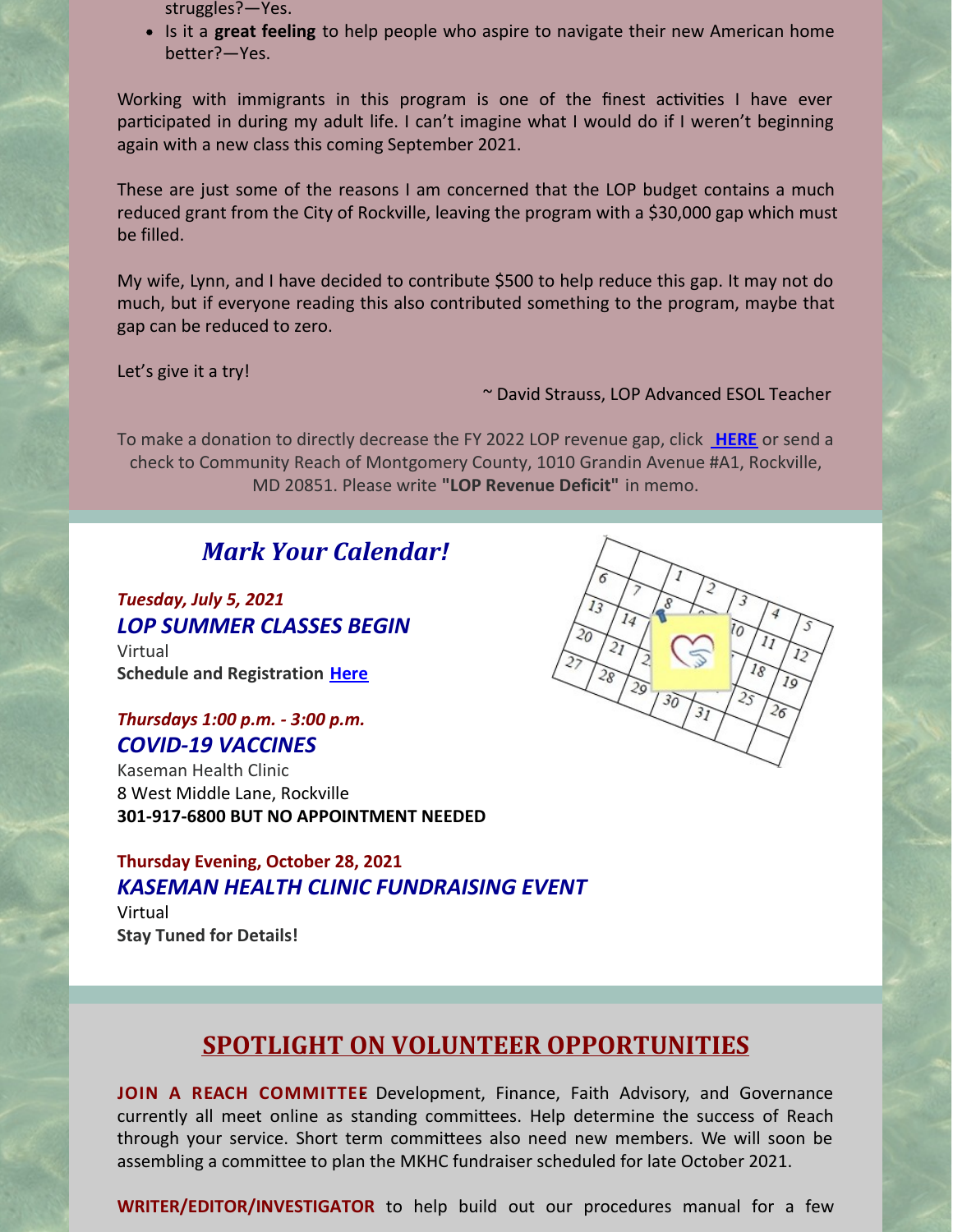departments and programs that are not yet completed. Interview staff to determine how tasks are accomplished and who is responsible for what. Help staff document their work processes in layman's terms and then put it in writing for them.

**CLIENT INTAKE COORDINATOR**f**S**or Rockville Emergency Assistance Program (REAP). Are you a compassionate, detail-oriented person with a desire to help those in need? Work a four-hour shift weekly during business hours (ideally from 9:00 a.m. -1:00 p.m. or 1:00 p.m. -5:00 p.m.) to help us assist Rockville residents facing eviction; provide County residents with referrals for low-cost dental and other services; and much more. Training is provided. Volunteers may also be able to assist remotely by collecting information from callers and providing basic answers.

**INTERPRETERS** at the Kaseman Health Clinic are needed for four-hour shifts once each week between the hours of 9:00 a.m. and 5:00 p.m. Monday through Friday. Help us ensure that our providers and patients can communicate clearly. Confidentiality is required.

#### **DONATIONS REQUESTED:**

**For Kaseman Health Clinic & Housing Program:** C-Fold Paper Towels, Paper Towels, Hand Sanitizer, Antibacterial Hand Soap, Trash Bags, Disinfecting Wipes, Scouring Powder, Window Cleaner, Facial Tissue, Bleach, Disinfectant Spray, Dishwashing Liquid



**For more information about these opportunities and others, please visit our [Volunteer](https://www.cmrocks.org/copy-of-volunteer) Page or contact Andrea [Kempner-Wink](mailto:andreakwink@cmrocks.org) at 301-637-0172.**

#### **Thanks to Our Reach Board of Directors!**

Chair Paul Love, Vice Chair Judy Ackerman, George Ashton, Rae Pearl Canizares, Lou Kallas, Rouzanna Oganissian, Suzanne Rotbert, Jim Skinner, Nancy Sushinsky, and Lihua Zhang Ex-Officio President and Executive Director Agnes Saenz Ex-Officio Donna Perry, Chair, Kaseman Health Clinic Board Ex-Officio Jody Eccleston, Treasurer

#### **MKHC Board of Directors**

Chair Donna R. Perry MD, Barbara Courtney MS RCEP FAACVPR, Lynnette Gannaway, Angeline Lazarus MD, Jackie Lobien RN, Bridget Plummer RN, Stephanie Wright FNP PhD Ex-Officio Executive Director Agnes Saenz, Ex-Officio Paul Love, Chair, Reach Board, Ex-Officio Sheila Levin MD, Medical Director

### **DONATE TO HELP OUR [COMMUNITY](https://www.paypal.com/donate?hosted_button_id=GKSTDCT7DMVJ4&source=url)**

**STAY CONNECTED**